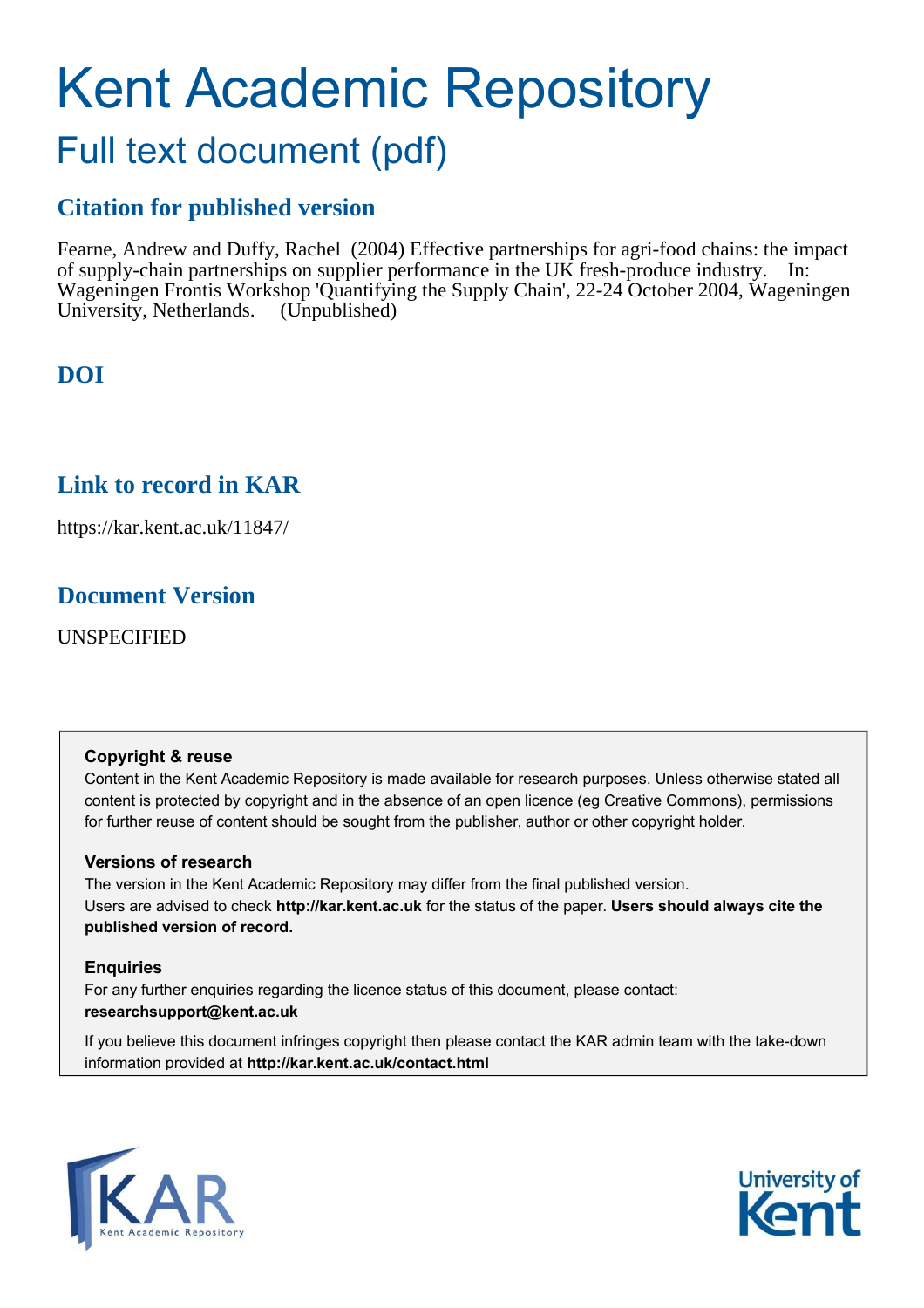### **THE IMPACT OF SUPPLY CHAIN PARTNERSHIPS ON SUPPLIER PERFORMANCE: AN EMPIRICAL STUDY OF THE UK FRESH PRODUCE INDUSTRY.**

#### **ABSTRACT**

This paper presents a framework of buyer-supplier relationships used in an empirical study to investigate how the development of more collaborative relationships between UK retailers and fresh produce suppliers affects the financial performance of suppliers in such relationships. Relationships between key partnership characteristics and performance are discussed and empirically tested. In addition, multivariate analysis is used to identify the dimensions of buyer-supplier relationships that make the greatest relative contribution to the explanation of the performance construct.

#### **INTRODUCTION**

Traditionally, inter-organisational linkages between firms have been arm's-length and often adversarial with individual firms seeking to achieve cost reductions or profit improvements at the expense of their buyers and/or suppliers. However researchers, such as Lamming (1993) and Christopher (1998), state that successful companies recognise that the transfer of costs up and down the supply chain does not make firms any more competitive as ultimately all costs make their way back to the final marketplace. Instead firms that engage in co-operative long-term partnerships, that help to improve the efficiency of the supply chain as a whole for the mutual benefit of all parties involved, are more likely to be successful.

The UK food industry has seen a concerted move in recent years towards fewer and more cooperative buyer-supplier relationships as retailers have attempted to gain more control over their supply chains. This has been done to ensure the integrity of their own label products, in terms of quality and safety issues, and to reduce supply chain costs in an effort to increase their competitiveness in a highly competitive retailing environment (Fearne and Hughes 1999). These efforts have been accelerated in recent years by the introduction of Efficient Consumer Response (ECR), which promotes the development of collaborative partnerships between retailers and suppliers (Mitchell 1997, Fiddis 1997).

ECR is based on the premise that many business practices and attitudes within the food industry are counter-productive, with firms seeking to maximise their own efficiency and profitability by passing problems and costs up or down the supply chain to their trading partners. Therefore, the fundamental aim of ECR is to apply a total systems view and encourage firms to work together to remove unnecessary costs from the supply chain and to add value to products by identifying and responding to consumer needs more effectively (Mitchell 1997, Fiddis 1997, Lamey 1996). Because ECR relies on a seamless flow of information throughout the supply chain the benefit of ECR is dependent on a move away from traditional confrontational relationships to relationships based on co-operation and trust (Wood 1993, IGD 1996, Fiddis 1997, Mitchell 1997).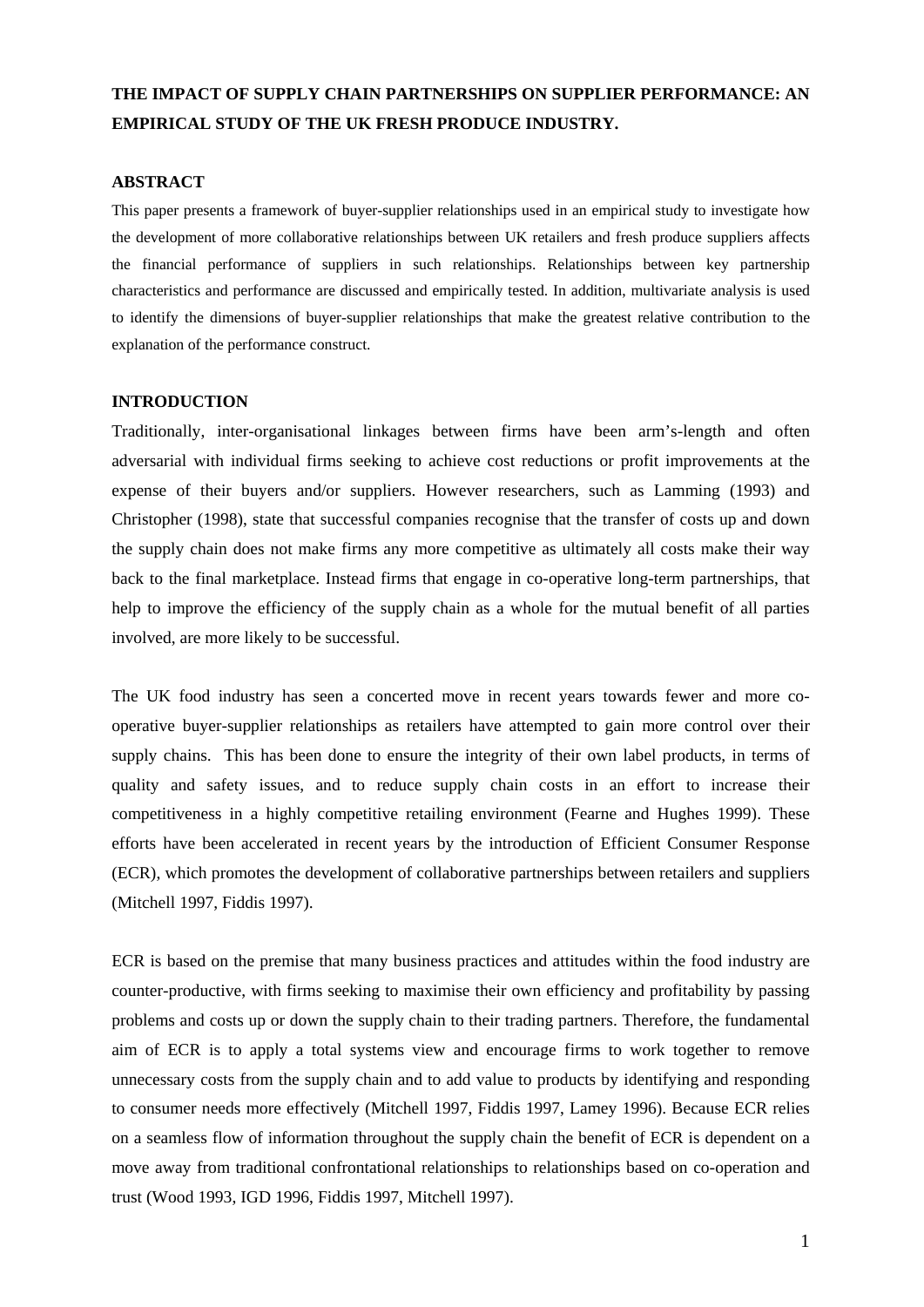In the food industry partnerships have been promoted as offering mutual benefits to both retailers and suppliers. However the publicised benefits have referred primarily to the supply chain as a whole or to the retailer's operations (IGD 1996, Coopers and Lybrand 1996). In addition, anecdotal evidence that does exist in the food industry refers primarily to relationships between retailers and large branded manufacturers (Harlow 1994, Pearce 1997, Fiddis 1997, Mitchell 1997). As such there is virtually no evidence of the status or outcomes of partnership developments with suppliers in unbranded commodity sectors, such as fresh meat and fresh produce (i.e. fresh fruit, salads and vegetables).

Although moves towards more co-operative buyer-supplier relationships are evident in the food industry, and much has been written about the creation of such partnerships in the extant literature, research that has investigated what these partnerships entail and that has examined the outcomes of these relationships is limited. This lack of research has been highlighted by researchers such as Stuart (1993) who notes, "empirical evidence of the benefits of partnerships is scant and primarily limited to the automotive industry". Similarly Heide and Stump (1995) state, "empirical evidence regarding performance is virtually non-existent and although recent evidence suggests that co-operative forms of buyer-supplier relationships are becoming increasingly common no study to date has formally examined their implications." More recently several other researchers have also commented on the lack of research regarding the performance outcomes of partnerships (i.e. Kalwani and Narayandas 1995, Sheth and Sharma 1997, Cannon and Homburg 2001).

To our knowledge there seems to be a complete lack of any UK research that attempts to quantify the outcomes of moves to greater collaboration between food retailers and their suppliers. These deficiencies in research suggest that an empirical investigation of the nature of buyer-supplier relationships and their implications for performance will make a useful contribution, to both interorganisational theory in general, and our understanding of retailer-supplier partnerships in the UK food industry in particular.

Therefore, this research investigates how partnerships between UK food retailers and suppliers affect the financial performance of suppliers. The views of suppliers are of particular interest as most suppliers are developing their relationships in response to their retail customer's demands for increased service. As partnerships require suppliers to make substantial investments in terms of time and financial resources the costs of engaging in closer relationships, such as those promoted by the ECR initiative, could outweigh the benefits of doing so, particularly in commodity sectors which consist of many small and medium sized businesses that typically operate on tight margins (Fearne and Hughes 1999).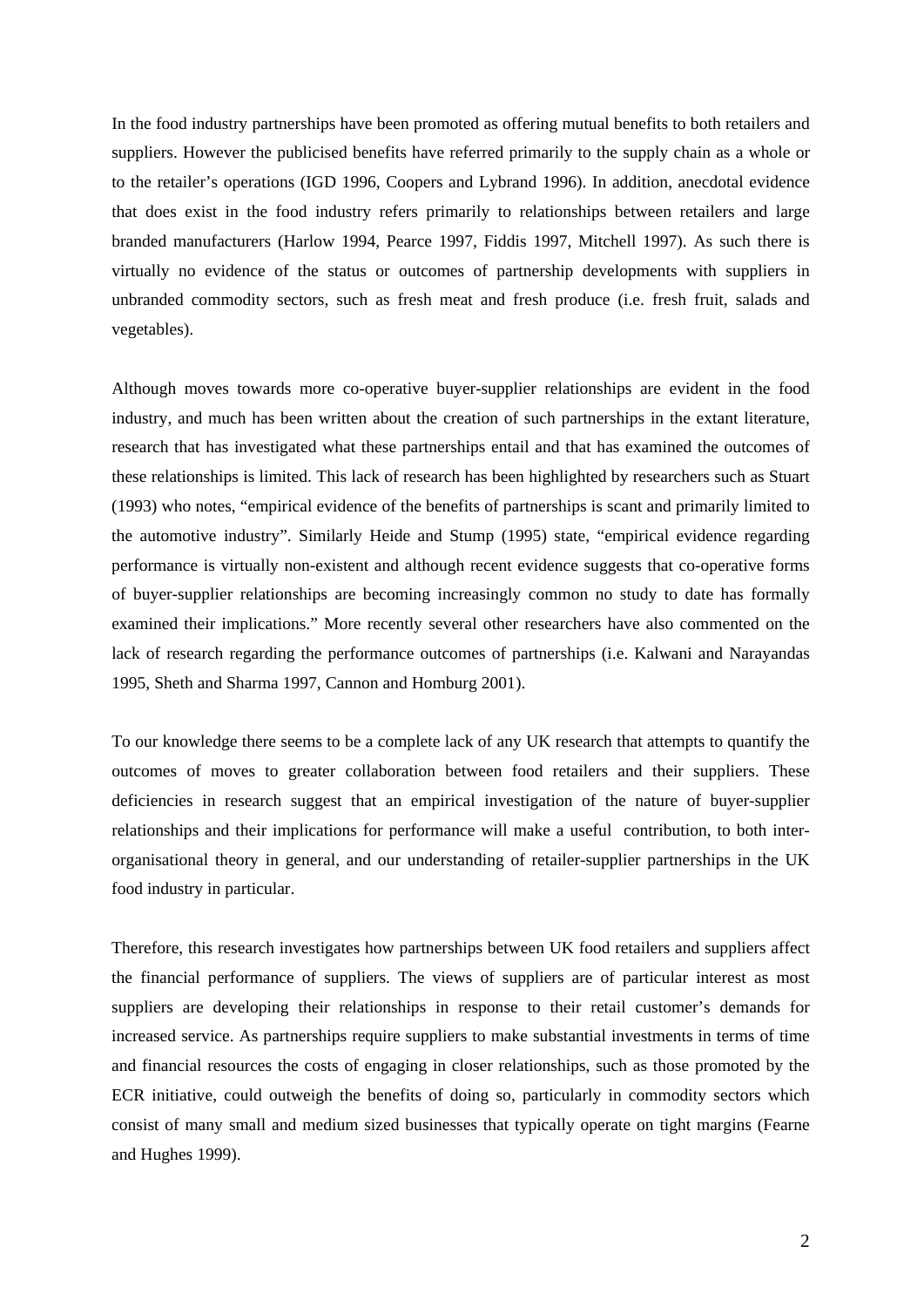#### **THE CONCEPTUAL FRAMEWORK**

The framework used to investigate buyer-supplier relationships was developed from two key disciplinary orientations in channel theory: the behavioural approach and the political economy paradigm.

Building on the empirical work of Reve and Stern (1986) and the conceptual work of Robicheuax and Coleman (1994) who took a behavioural approach to the traditional structure-conduct-performance relationship, the premise of the model (figure 1) is that the structural elements of a buyer-seller relationship, such as activities and information flows, measured in the internal economy, and the nature of the power-dependence relationship, measured in the internal polity, influence each other but also influence the dominant attitudes and sentiments in the relationship and the performance outcomes achieved. Each part of the framework is briefly discussed in the following sections. For a full discussion regarding the development of the model and its validation see Duffy and Fearne (2002a).



**Figure 1: Theoretical Framework for Investigating Buyer-Supplier Relationships**

#### **Conceptualisation of the Structure of the Economy**

The internal economy is defined in terms of the types of activities, resources and information flows that are used to support and co-ordinate the operation of the buyer-supplier relationship (Arndt 1983, Reve and Stern 1986, Robicheaux and Coleman (1994) Cannon (1992). As such, the economy is conceptualised as existing on a continuum representing the more tangible and observable aspects of relationships. At one end, firms engage in low levels of joint activities and have low levels of operational integration and at the other they engage in high levels of joint activities and have high levels of operational integration.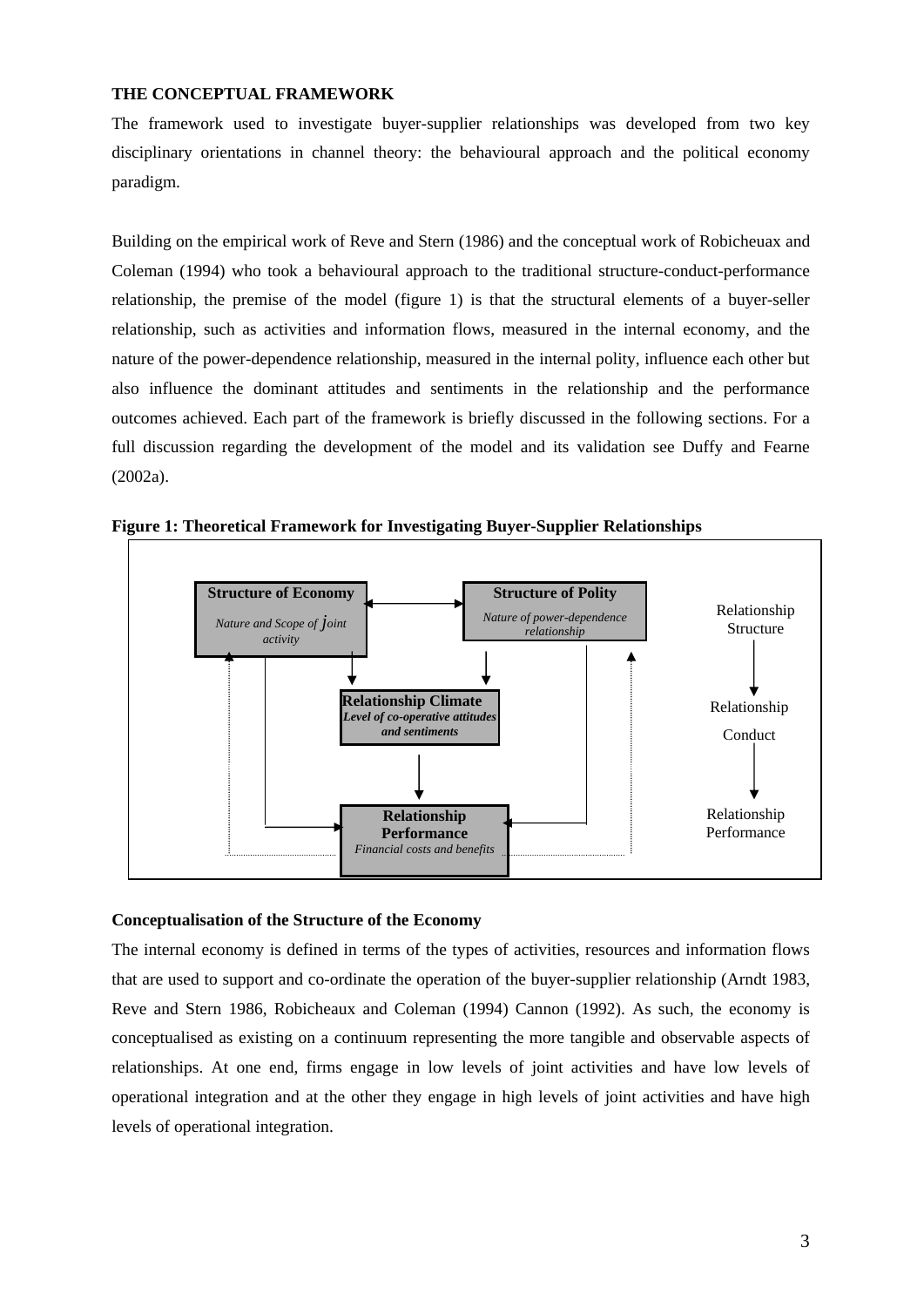#### **Conceptualisation of the Structure of the Internal Polity**

The internal political structure is conceptualised as the level and nature of interdependence that exists in a relationship (Kumar, Scheer and Steenkamp 1995). Researchers state that a comprehensive view of interdependence must encompass both asymmetry and magnitude of interdependence as both describe the socio-political structure of a channel relationship (i.e. Kumar et al 1995, Frazier and Antia 1995, Geyskens et al 1996). Therefore an examination of the relationship polity directs attention to the level of total interdependence in the relationship (i.e. the sum of both firms' dependence) and the level of dependence asymmetry in the relationship (i.e. the difference in the firms' dependence scores).

#### **Conceptualisation of the Climate**

The climate examines the dominant attitudes and sentiments that exist in a buyer-supplier relationship (Reve and Stern 1986). In line with Reve and Stern (1986) researchers such as Stern and Reve (1980) and Skinner Gassenheimer and Kelley (1992) suggest that conflict and co-operation are the two dominant sentiments that regulate exchange relationships.

Four theoretical constructs are used to capture whether the dominant attitudes and sentiments in relationships are co-operative or adversarial in nature. These are trust, commitment, relational norms and functional conflict resolution methods, which are constructs that indicate the presence of cooperative behaviour directed towards collective as opposed to individual goals (i.e. Dwyer, Schurr and Oh 1987, Anderson and Narus 1990, Heide and John 1992, Morgan and Hunt 1994, Anderson, Hakansoon and Johansons 1994, Cannon and Perreault 1997, Siguaw, Simpson and Baker 1998). Functional conflict resolution is measured instead of measuring the level of conflict in a relationship as researchers suggest that conflict is not always detrimental to a relationship (i.e. Robicheaux and El-Ansary 1976, Michie and Sibley 1979). Instead it is the manner in which partners resolve conflict that has implications for partnership success (Mohr and Spekman 1994).

#### **Conceptualisation of Performance**

The aim of this part of the framework is to examine the financial costs and benefits associated with different forms of buyer-supplier relationships. Because the focus of this study is concerned with the impact of partnerships on supplier performance, performance is viewed from the perspective of individual channel members. More specifically, the focus of performance concerns the supplier's overall view of the performance outcomes of a specific customer relationship. This view is taken because suppliers often have many customers. As such it would be difficult to isolate the impact of any individual relationship on overall performance at the firm level.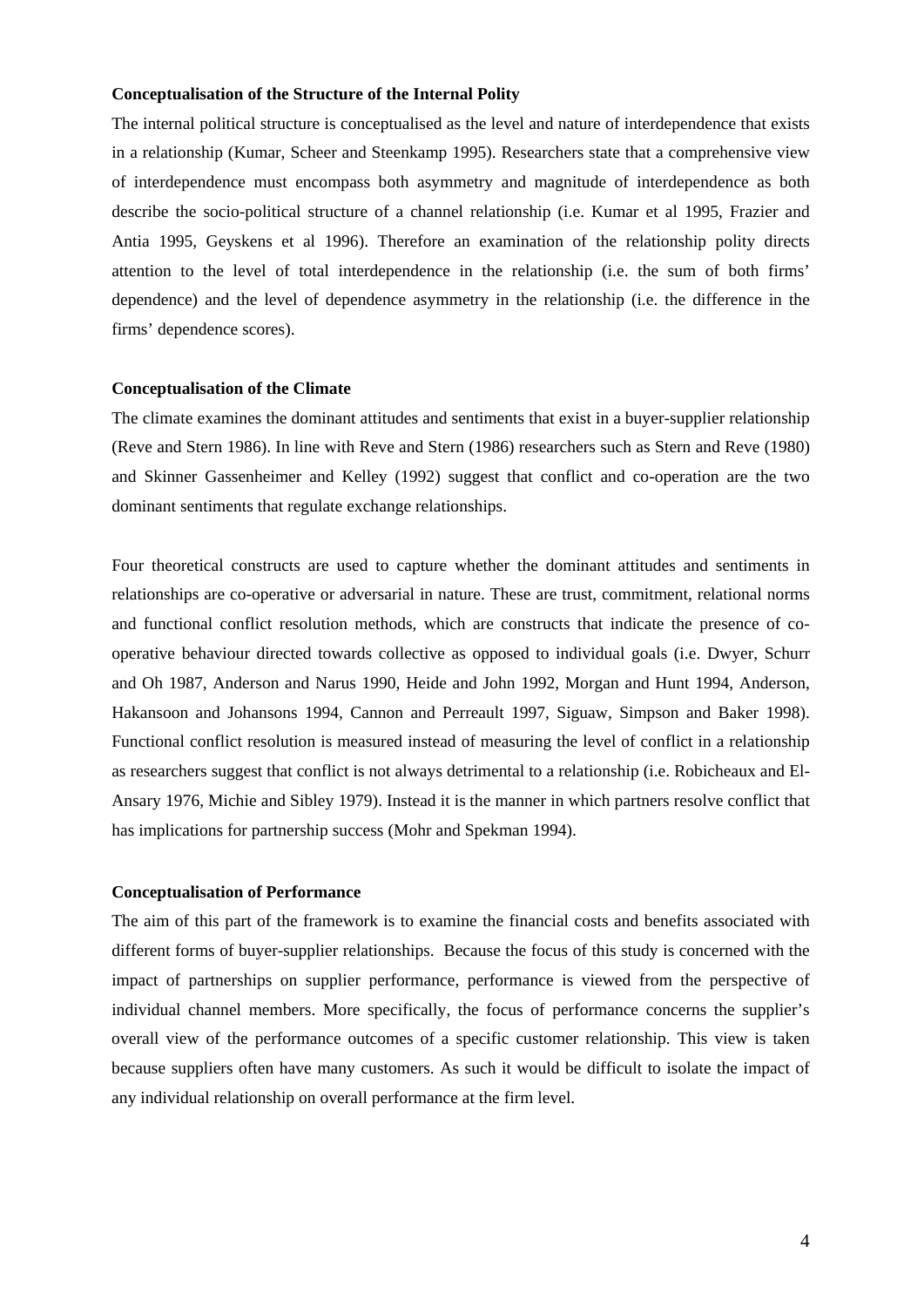#### **HYPOTHESISED RELATIONSHIPS**

Each of the three key dimensions of buyer-supplier relationships in Figure 1 are hypothesised as being key influences on performance. A brief review of the literature is given to support the hypothesised relationships between each of the constructs in the model and performance. It should be noted that each of these three dimensions were found to exist in higher amounts in relationships classified as partnerships, as opposed to arms length relationships (Duffy and Fearne 2002a). Therefore the overriding hypothesis in the model is that partnerships improve performance.

#### **The Relationship between the Internal Polity and Performance**

In general, researchers suggest that the higher the level of interdependence in a relationship the better the implications for performance. For example, Mohr and Spekman (1994) and Gattorna and Walters (1996) suggest that the essence of successful partnerships is the extent of interdependence between the partners. Several other researchers also suggest that high bilateral dependence is related positively to performance (i.e. Anderson and Narus 1991, Buchanan 1992, Kumar, Scheer and Steenkamp 1995, Lusch and Brown 1996).

With regard to the nature of asymmetry in the relationship, the dependence literature does not offer unambiguous performance implications. Instead two points of view exist regarding the relationship between dependence and performance and are referred to as the opportunistic and benevolent perspectives (Gundlach and Cadotte 1994). The opportunistic perspective suggests that a dependence advantage will manifest exploitative tendencies. That is, the possession of more power (i.e. less dependence) will encourage action to gain a disproportionate share of resources from a less powerful partner (Beier and Stern (1969), Buchanan 1986, Noordewier, John and Nevin (1990) Gundlach and Cadotte 1994). On the other hand, the benevolent perspective emphasises co-operative exchange as those with the greatest power are able to manipulate other members to act in ways that achieve greater positive results for the whole system (Beier and Stern 1969). Although there are a number of views on the relationship between the structure of interdependence and performance two hypotheses are posited from the literature.

- H1 (b) Suppliers in buyer-supplier relationships characterised by greater dependence asymmetry achieve lower levels of performance.
- H1 (a) Suppliers in buyer-supplier relationships characterised by greater interdependence achieve higher levels of performance.

#### **The Relationship between the Internal Economy and Performance**

Numerous articles routinely exhort both customer and supplier firms to seek collaborative relationships with each other as a way of improving performance. For example, Spekman (1988) states that in an attempt to gain greater competitive advantage, buyers are forging closer, more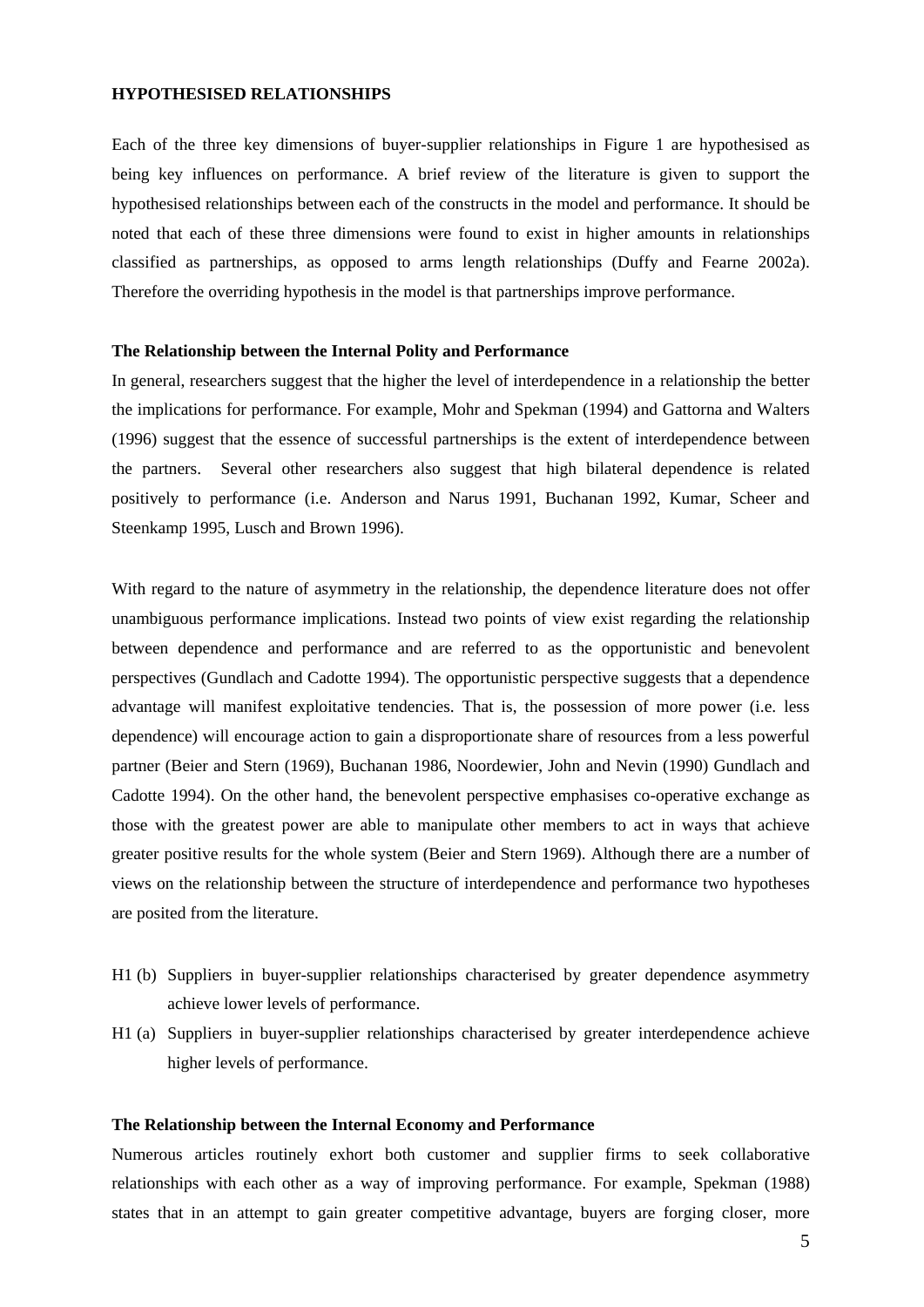collaborative relationships with a smaller number of vendors. Similarly, Mohr and Spekman (1994) suggest that more successful partnerships exhibited higher levels of co-ordination than less successful partnerships, while Narus and Anderson (1987) suggest that successful working partnerships are marked by co-ordinated actions directed at mutual objectives across organisations. Kalwani and Narayandas (1995) also suggest that suppliers in long-term, closer relationships achieve a higher level of sales growth and profitability compared to supplier firms that used a transactional approach to servicing customers. Therefore the following hypothesis is posited:

H2. Suppliers engaging in buyer-supplier relationships characterised by higher levels of collaborative activity achieve higher levels of performance.

#### **The Relationship between Climate and Performance**

The importance of variables such as trust and commitment are highlighted in the food industry initiative ECR, which emphasises that the benefit of joint working between retailers and manufacturers would only be fully realised if there was a move away from confrontational relationships to relationships based on co-operation, openness and trust (Fiddis 1997, Mitchell 1997).

In the inter-organisational literature commitment and trust are frequently highlighted as key mediating variables that contribute to relationship success in terms of efficiency, productivity and effectiveness (i.e. Noordewier, John and Nevin 1990, Sherman 1992, Anderson and Weitz 1992, Morgan and Hunt 1994, Mohr and Spekman 1994, Gundlach, Achrol and Mentzer 1995, Siguaw et al 1998). Researchers also suggest a positive relationship between the existence of relational norms and performance (Lusch and Brown 1996, Siguaw et al 1998) and suggest that conflict can be productive for the relationship if disputes are resolved amicably (Anderson and Narus 1990, Morgan and Hunt 1994, Mohr and Spekman 1994). The hypothesised relationship between the climate and performance is posited as:

H3: Suppliers in buyer-supplier relationships characterised by higher levels of co-operative attitudes and sentiments achieve higher levels of performance.

#### **METHODOLOGY**

#### **Data Collection**

Data was collected via a questionnaire sent to the managing directors of 337 fresh produce suppliers who supplied food retailers or food service companies directly. The survey was administered in March 2001 and a total of 173 questionnaires were returned. 155 of these were deemed usable, resulting in a usable response rate of nearly 46 percent.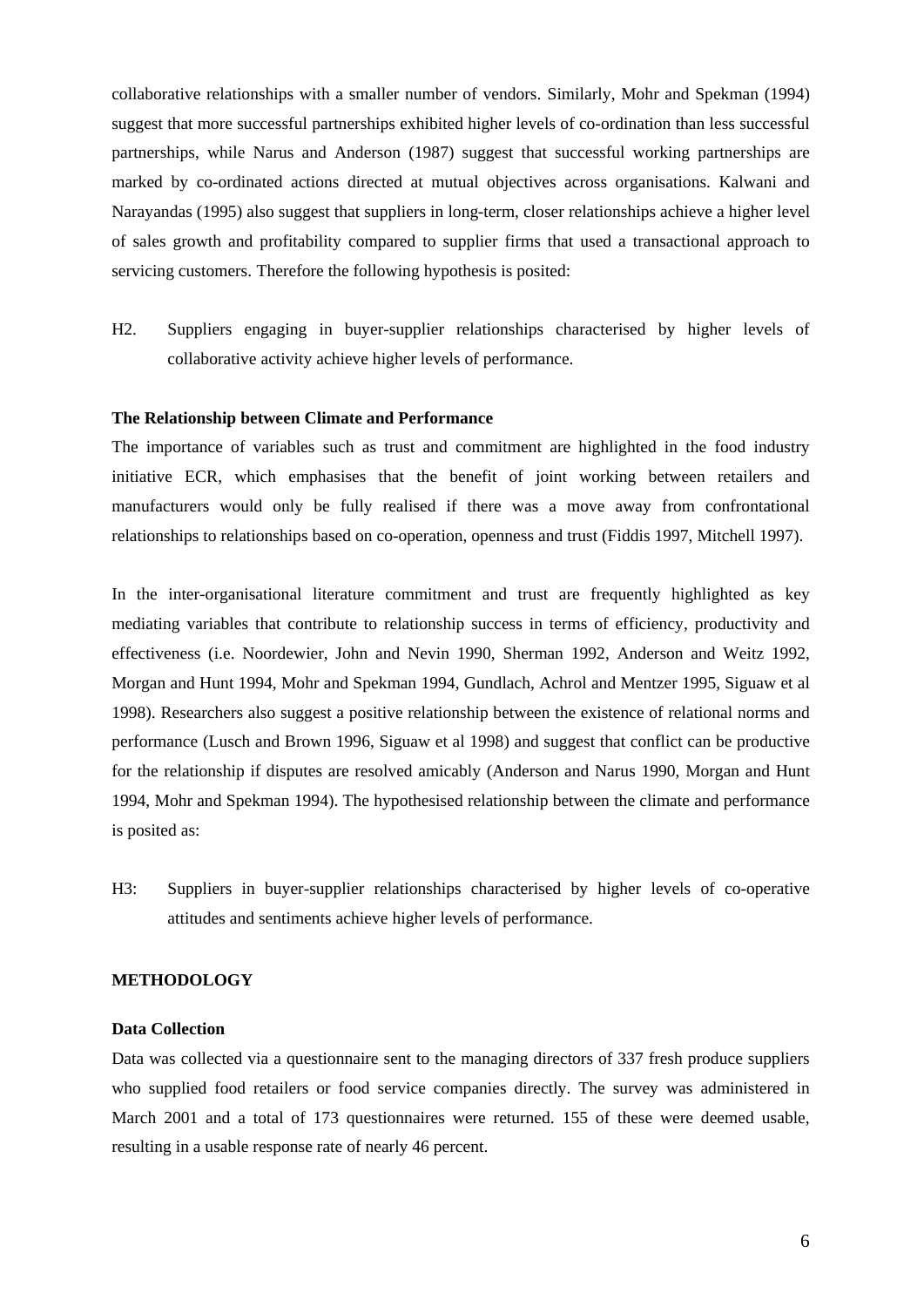Suppliers were instructed to answer the questionnaire in relation to the customer with whom they had been doing business with for the longest period of time. This was done to increase the likelihood that suppliers commented on a relationship that was properly formed and had established patterns of behaviour (Leuthesser 1997). The decision to specify the customer about whom suppliers should comment on was made as Ellram and Hendrick (1995) suggest that if the decision is left to the supplier the results will be biased in favour of high performing relationships as given the choice, suppliers are most likely to pick their best customer arrangements to discuss. It was believed that the selection of high age group relationships would not bias the responses towards relationships with more partnership characteristics, as researchers such as Leuthesser (1997) and Blois (1996, 1997) state that the established patterns of behaviour in the relationship may or may not be relational in nature. This belief was supported by the results of an ANOVA analysis, which showed that there were no significant differences in any of the variables in the study when relationships were grouped according to age (Duffy and Fearne 2002b).

#### **Measures Used**

All theoretical constructs were measured using multiple item scales. The structure of the economy was measured using a 22-item scale designed to capture the task-related flows of activities, resources and information in a relationship. The structure of the polity was measured using parallel multiple item scales; one to measure the suppliers view of its dependence on the chosen customer and the other to measure the supplier view of their customer's dependence on their own firm. This method for measuring interdependence has been suggested and used in several previous studies (i.e. Buchanan 1992, Kumar et al 1995, Lusch and Brown 1996, Frazier and Antia 1995, Geyskens et al 1996).

To measure the dominant attitudes and sentiments in the exchange separate scales were developed to measure levels of trust, commitment, relational norms and functional conflict resolution methods. Trust was measured using a four-item scale that captured trust in a partner's honesty and trust in a partner's benevolence (Kumar et al 1995). Commitment was measured using three items that captured the attitudinal and temporal components of commitment (Kumar et al 1995, Wilson and Vlosky 1998). Relational norms were measured using eight items that measured four norms most frequently used to operationalise the construct of relationalism. These were solidarity, flexibility, mutuality and information exchange (i.e. Kaufmann and Stern 1988, Noordewier, John and Nevin 1990, Gundlach et al 1995, Dant and Schul 1992, Heide and John 1992, Lusch and Brown 1996). Functional conflict resolution was measured using items that identify whether problems are resolved amicably or by resorting to threats using items drawn from previous studies (Salmond 1987, Gundlach et al 1995, Morgan and Hunt 1995).

Finally, performance was measured using nine items that captured commonly cited benefits of partnerships. These items measured whether there had been a reduction in costs and a sharing of realised benefits (IGD 1996, Fiddis 1997, Mitchell 1997) and changes in sales and profits which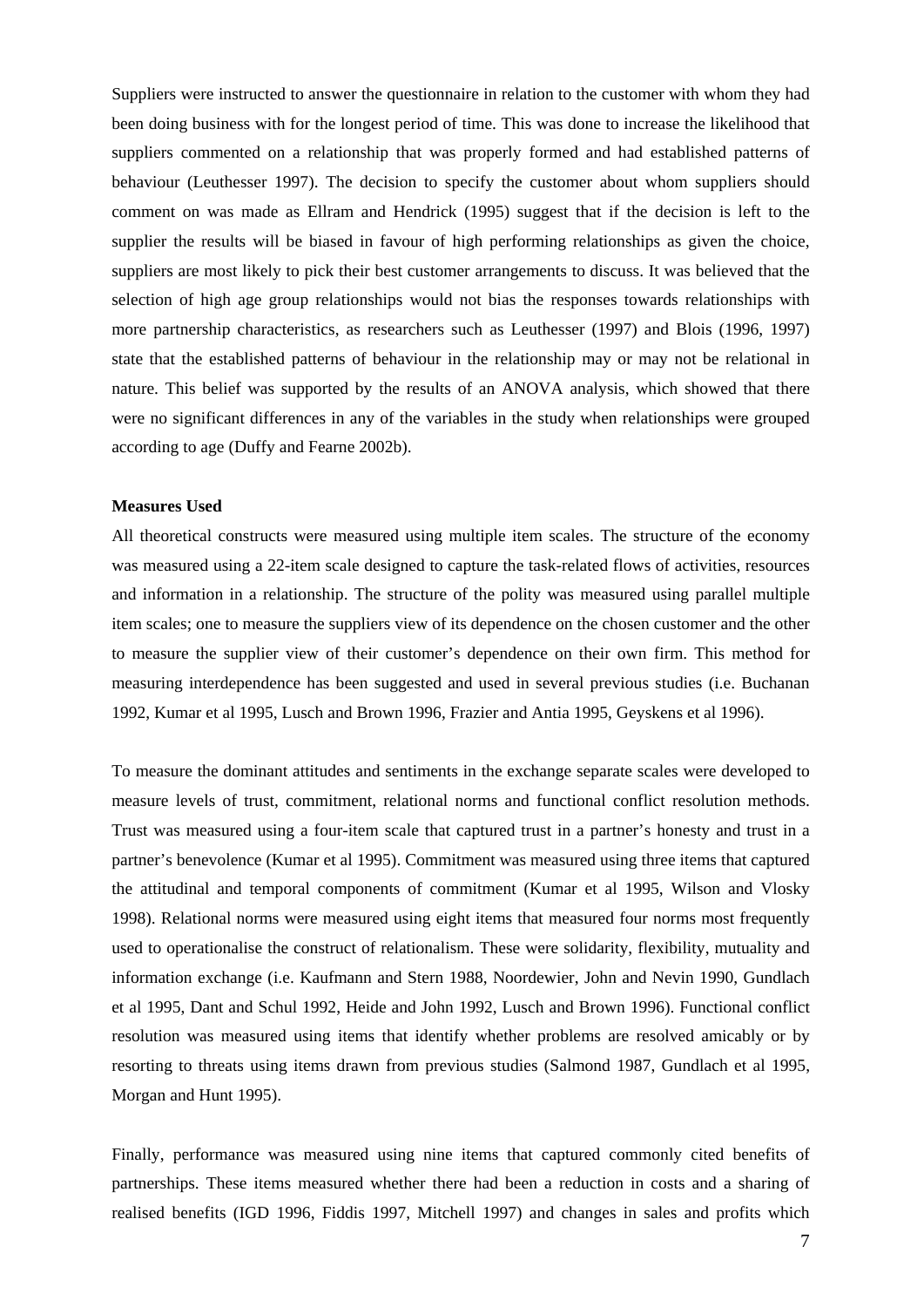Frazier, Spekman and O'Neal (1988) and Nielson (1997) suggest are the most important outcomes of partnerships. In addition, items were developed which captured the supplier's beliefs and expectations regarding the future prospects for the relationship and its future viability as Woo and Willard (1983) and Stern and El-Ansary (1992) suggest that performance cannot be measured solely by past or current levels of sales and profitability, but should also include indicators of how the firm will do in the future.

#### **Validation And Modification Of Measures**

Prior to the questionnaire being sent, all measures were reviewed by a panel of academic specialists in the area of fresh produce and buyer-supplier relationships and by a group of industry executives. This review resulted in minor changes to the wording of some questions.

After the data had been collected all measures were tested for their reliability and validity, using Cronbach's alpha and factor analysis. A factor analysis of each multiple item scale identified ten distinct and separate inter-organisational constructs that were used in all subsequent statistical analyses. These had alpha values ranging from 0.6298 to 0.9311 indicating that all scales were reliable (Duffy and Fearne 2002a). These are listed in Table 1.

| <b>Variable</b>                                                               | <b>Description</b>                                                                                                                                               |  |  |  |
|-------------------------------------------------------------------------------|------------------------------------------------------------------------------------------------------------------------------------------------------------------|--|--|--|
| Economy                                                                       | Sum of Economy Factors 1 to 4                                                                                                                                    |  |  |  |
| Economy Factor 1<br>Economy Factor 2<br>Economy Factor 3.<br>Economy Factor 4 | Focus On Supply Chain Efficiency<br><b>Exclusive Offerings</b><br>Scope And Level Of Communication and Joint Activities<br>Involvement in Decisions And Planning |  |  |  |
| Polity                                                                        | Total Interdependence and Dependence Asymmetry                                                                                                                   |  |  |  |
| Total Interdependence<br>Dependence Asymmetry                                 | Supplier Dependence + Customer Dependence<br>Supplier Dependence - Customer Dependence                                                                           |  |  |  |
| Climate                                                                       | Sum of Climate Factors 1 to 3                                                                                                                                    |  |  |  |
| Climate Factor 1<br>Climate Factor 2                                          | Trust and Relational Norms<br>Commitment                                                                                                                         |  |  |  |
| Climate Factor 3                                                              | <b>Functional Conflict Resolution Methods</b>                                                                                                                    |  |  |  |
| Performance                                                                   | Future growth (performance factor 1) and current costs and sales<br>(performance factor 2)                                                                       |  |  |  |

**Table 1: Key Dimensions of Buyer-Supplier Relationships** 

#### **RESULTS**

The data was analysed in three parts. Firstly, the hypotheses were tested using three regression models that estimated the separate influence of the economy, the polity and the climate on performance. Secondly a regression model was estimated that used all the theoretical constructs in their factor form to identify the joint predictive power of all of the variables in the framework. In addition, this model was used to determine the relative importance of each independent variable in the prediction of performance.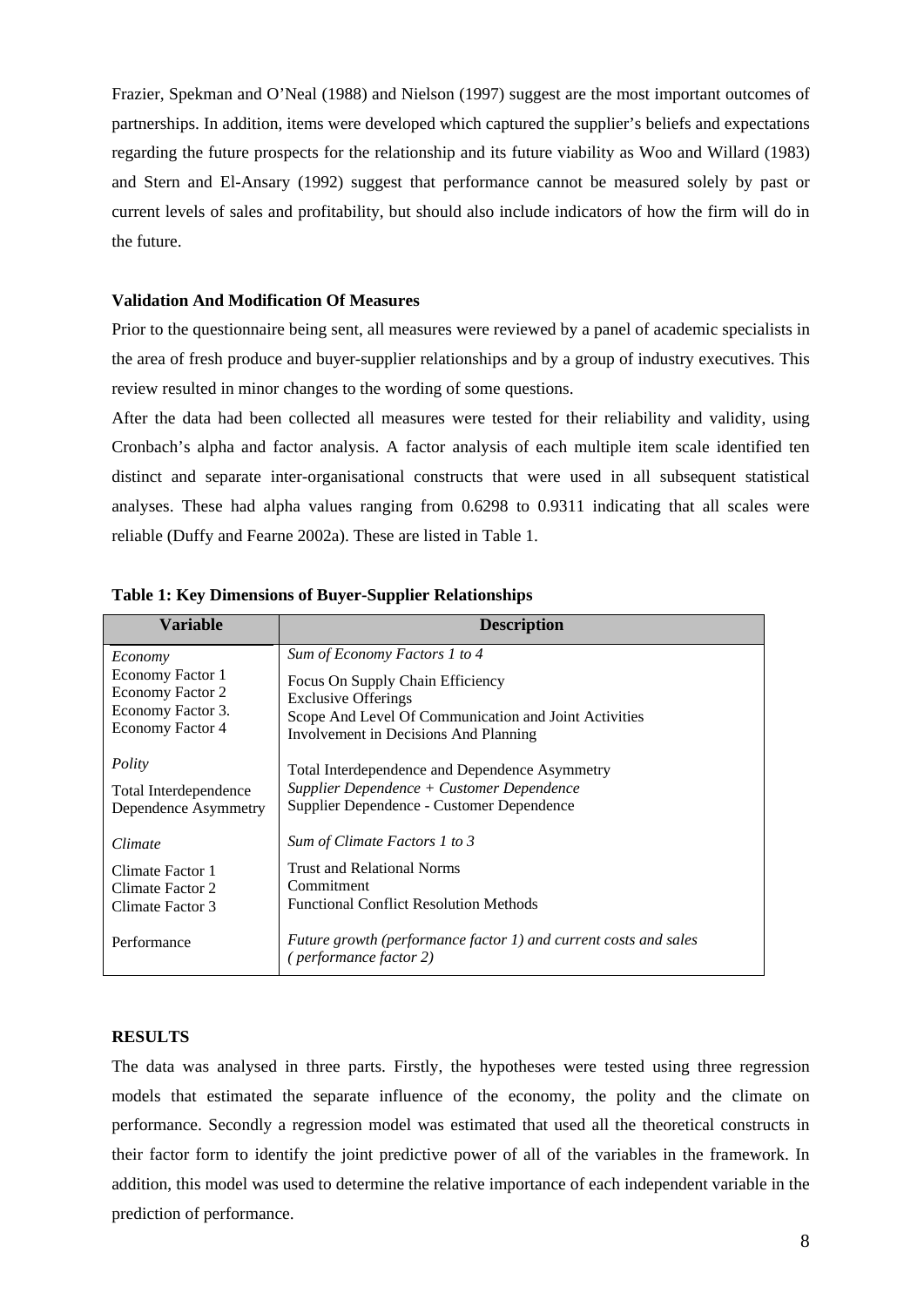#### **Multiple Regression: Hypothesis Testing**

Three regression models were estimated to test the hypotheses. Prior to conducting the regressions the data for each of the individual variables was checked to ensure that it met the general assumptions of normality, linearity and homoscedasticity that underlie multivariate analyses (Hair et al 1998). The results of these tests indicated that no serious violations of these assumptions existed in the data set (Duffy 2002).

The results of the separate regression models for the economy, climate and polity (models 1 to 3) are shown in Tables 2 and 3. Table 2 compares the three models in terms of the amount of variance that the construct accounted for as a whole, while Table 3 shows the individual impact of the underlying dimensions of each construct on performance.

**Table 2 Total Variance in Performance Accounted for By Regression Models 1 To 3** 

| Model                     | Variables entered into<br>model                       | <b>R</b> Square | <b>Adjusted</b><br><b>R</b> Square | <b>Standard Error</b><br>of the estimate | <b>Statistic</b> | Sig.     |
|---------------------------|-------------------------------------------------------|-----------------|------------------------------------|------------------------------------------|------------------|----------|
|                           | Economy: Factors 1-4.                                 | .427            | .412                               | .4484                                    | 27.956           | $.000**$ |
| $\mathcal{D}$             | Climate: Factors 1-3.                                 | .644            | .637                               | 3524                                     | 90.906           | $.000**$ |
| $\mathbf{z}$<br>$\cdot$ ) | Polity: Total Interdependence<br>Dependence asymmetry | .185            | .174                               | .5312                                    | 17.259           | $.000**$ |

| <b>Model</b>   | <b>Variables Entered into model</b> | <b>Beta</b>  | <b>T</b> statistic | Sig.              |
|----------------|-------------------------------------|--------------|--------------------|-------------------|
|                |                                     | coefficients |                    | ** Sig. at $0.01$ |
|                |                                     |              |                    | $*$ sig. at 0.05  |
|                | Constant                            |              | 8.172              | $.000**$          |
|                | Economy Factor 1                    | .103         | 1.280              | .202              |
|                | Economy Factor 2                    | .014         | .220               | .826              |
|                | Economy Factor 3                    | .109         | 1.383              | .169              |
|                | Economy Factor 4                    | .513         | 6.232              | $.000**$          |
|                |                                     |              |                    |                   |
| $\overline{2}$ | Constant                            |              | 2.310              | $.022*$           |
|                | Climate Factor 1                    | .406         | 6.215              | $0.00**$          |
|                | Climate Factor 2                    | .428         | 7.418              | $.000**$          |
|                | Climate Factor 3                    | .144         | 2.535              | $.012*$           |
|                |                                     |              |                    |                   |
| 3              | Constant                            |              | 8.229              | $.000**$          |
|                | Total interdependence               | .360         | 4.884              | $.000**$          |
|                | Dependence Asymmetry                | $-.277$      | $-3.761$           | $0.00**$          |
|                |                                     |              |                    |                   |

**Table 3: Impact on Performance Of the Variables in Regression Models 1 to 3** 

**Economy Factor** 1 = focus on supply chain efficiency, **Economy Factor 2** = exclusive offerings, **Economy Factor 3** = level and scope of communication and joint activities, **Economy Factor 4** =Involvement in decisions and planning, **Climate Factor 1** = Trust and Relational Norms, **Climate Factor 2**= Commitment, **Climate Factor 3** = Functional conflict resolution

Table 2 shows that on its own the factors that represent the economy construct accounted for 41.2 percent of the variance in the performance construct. Therefore, the results support the hypothesis that collaborative activity is positively related to performance. The results in table 2 also indicate that of the four factors that represent the economy, factor four (involvement in decision making and planning) accounts for the greatest amount of variance in performance.

Model 2 shows that the factors that make up the climate significantly accounted for 63.7 percent of the variance in the performance variable (table 2). Therefore hypothesis 3 is supported. An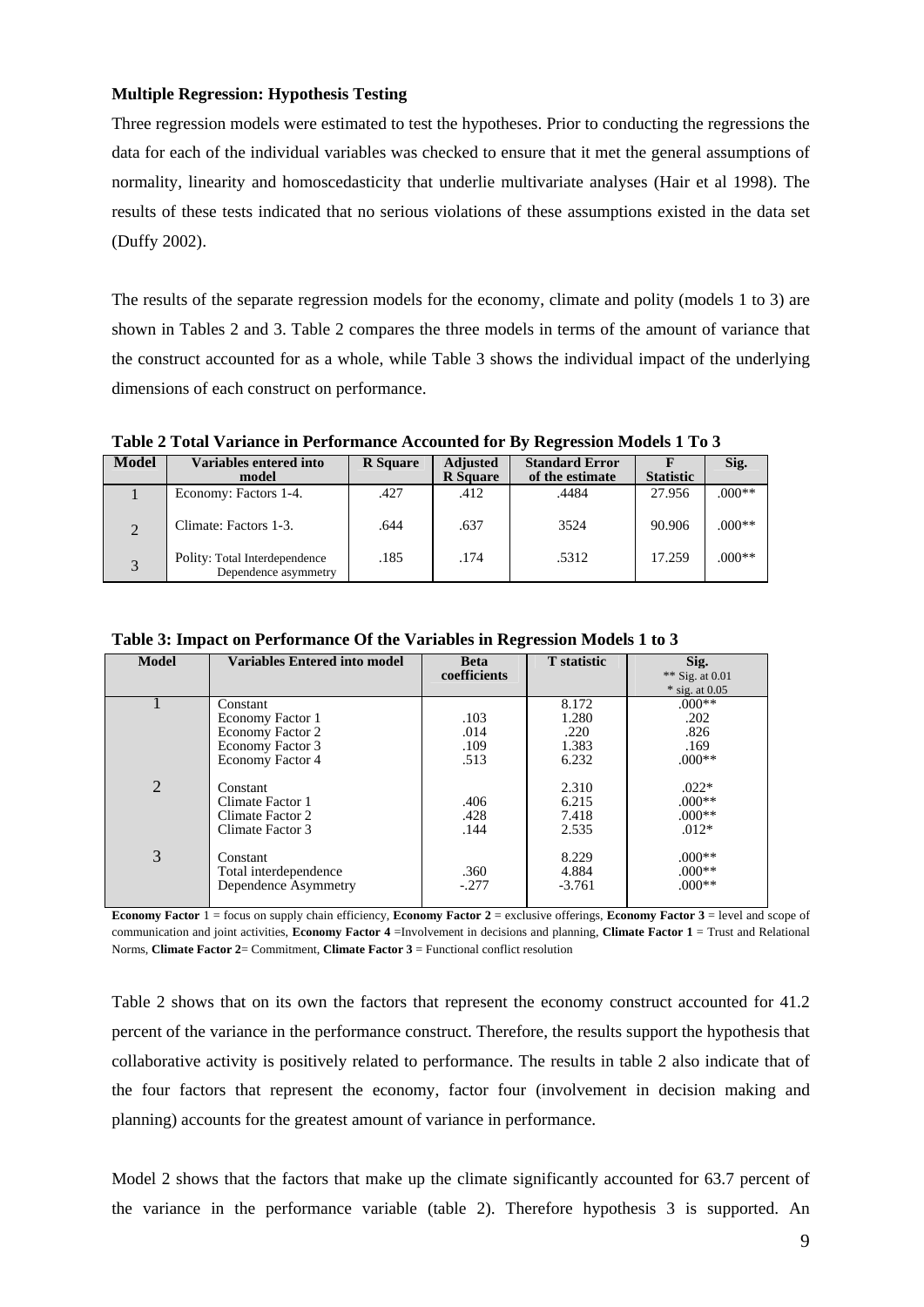examination of the beta values in table 3 show that commitment was the best predictor of performance, followed by trust and relational norms, functional conflict resolution.

Finally, model 3 shows that the structure of interdependence significantly accounts for 17.4 percent of the variance in performance. Table 3 shows that dependence asymmetry has a significant negative relationship with performance, while total interdependence has a significant positive relationship with performance. Therefore the results support hypotheses 1(a) and 1(b). According to the beta values total interdependence explained more of the variance in performance than dependence asymmetry.

#### **Identifying the Key Influences on Performance**

#### **Multiple Regression**

A regression model was also estimated using all the theoretical constructs in their factor form to identify which aspects of buyer-supplier relationships in the framework have the greatest influence on performance. Table 4 shows that together the nine variables significantly explained 64.2 percent of the variation in the performance variable. However, only four variables explained a significant amount of variation in the performance construct when all the variables in the framework were considered simultaneously (Table 5).

#### **Table 4:Total Variance In Performance Accounted For**

| Model | R Square | <b>Adjusted R</b><br>Square | <b>Standard Error</b><br>of the estimate | <b>F</b> Statistic | Sig. |
|-------|----------|-----------------------------|------------------------------------------|--------------------|------|
|       | .662     | .642                        | .3500                                    | 31.625             | .000 |

| <b>Variables Entered.</b>                       | Beta coefficient | <b>T</b> Statistic | Sig.           |
|-------------------------------------------------|------------------|--------------------|----------------|
|                                                 |                  |                    | **= 0.01 lev   |
|                                                 |                  |                    | $* = 0.05$ lev |
| Constant                                        |                  | 1.366              | .174           |
| Supply chain focus                              | $-.004$          | $-.063$            | .950           |
| Exclusive offerings                             | $-.061$          | $-1.104$           | .272           |
| Frequency/scope: communication/Joint activities | .009             | .125               | .900           |
| Involvement in decisions/ Planning              | .157             | 1.988              | $.049*$        |
| Trust & Relational Norms                        | .318             | 3.894              | $.000**$       |
| Commitment                                      | .380             | 5.782              | $000**$        |
| <b>Functional Conflict Resolution</b>           | .129             | 2.269              | $.025*$        |
| Total Interdependence                           | .079             | 1.291              | .199           |
| Dependence Asymmetry                            | $-.007$          | $-119$             | .905           |

#### **Table 5: Impact on Performance Of Individual Variables**

Table 5 shows that of the four significant predictors, two variables (trust and relational norms and commitment) were significant at the 0.01 level and two variables (involvement in decisions and planning and functional conflict resolution) were significant at the 0.05 level. Using the beta coefficients to compare the impact of each variable it can be seen that commitment accounted for the most variance in performance, followed by trust and relational norms, involvement in decisions and planning and finally the level of functional conflict resolution methods. Therefore, the results indicate that the sentiments and attitudes that underlie the exchange are more significant indicators of

vel vel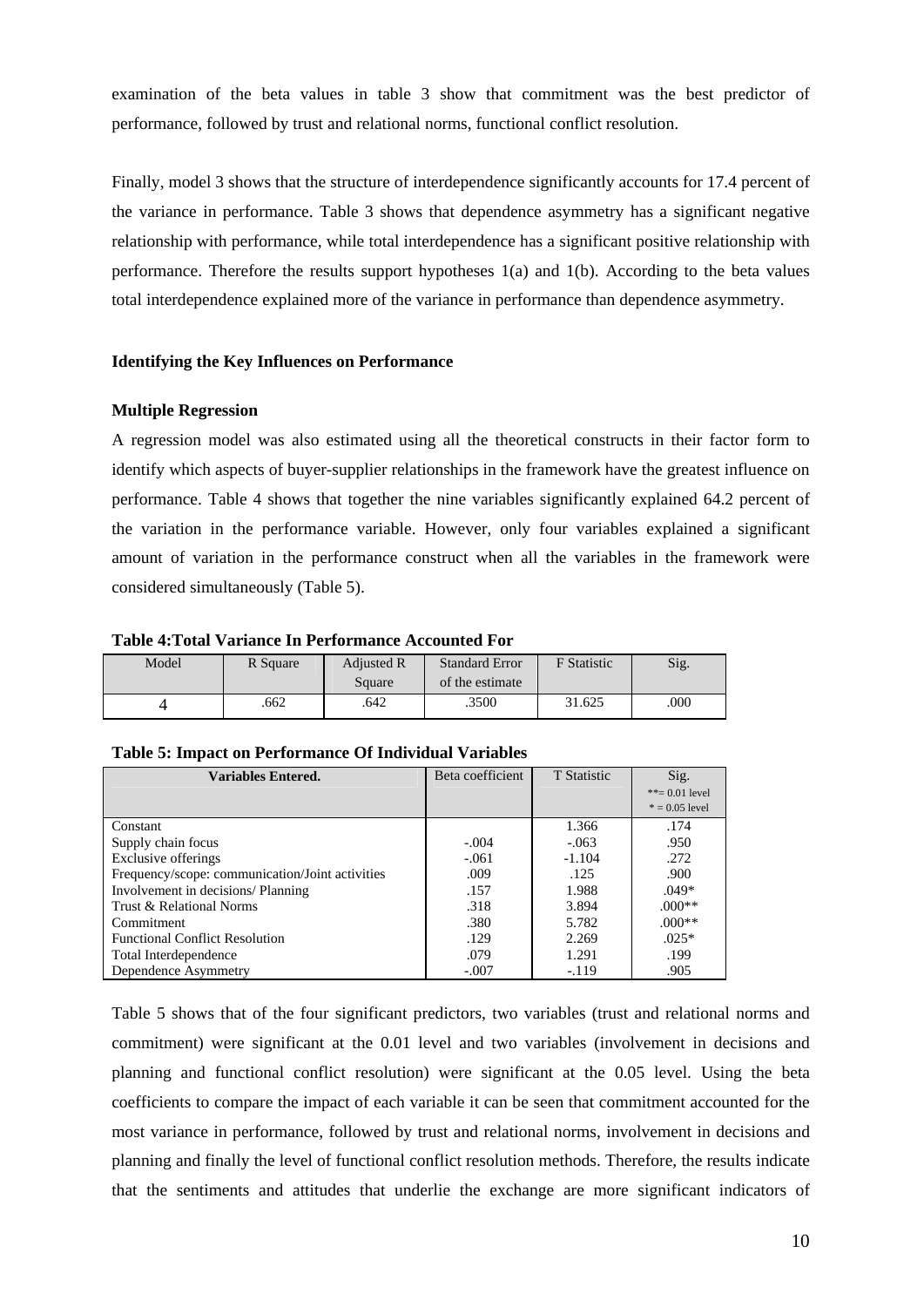performance than the structural dimensions of relationships. The interpretation of the results could have been distorted by multicollinearity in the data set but, following recommendations by Gujarati (1992), a series of auxiliary regressions carried out on the set of independent variables showed that level of multiciollinearity in the set of independent variables was low (Duffy 2002).

#### **CONCLUSIONS**

The results provide support for the theory that partnerships can help a firm to improve its performance. This conclusion is based on the fact that each of the main partnership dimensions in the theoretical framework had a significant and positive relationship with performance. The exception was the relationship between dependence asymmetry and performance, which had a negative relationship as predicted and indicates that power imbalances have a detrimental effect on the sharing of partnership benefits. The results also showed that when considered together the variables in the framework significantly accounted for over 64 percent of the variation in performance. Although causality cannot be inferred from these results the research contributes to the body of knowledge that implies that partnerships can help a firm to improve its performance.

The results also showed that commitment and trust and relational norms had the greatest predictive ability in the multiple regression analysis, followed by functional conflict resolution and involvement in decisions and planning. Therefore it is concluded from this research that while all three constructs in the framework are significant indicators of performance it is the softer, more intangible, aspects of buyer-supplier relationships that are the more reliable indicators of performance.

This study contributes to inter-organisational theory as it provides empirical evidence of the performance implications of partnerships, which have been severally lacking in the literature. In particular, it has answered the calls of researchers such as Heide and John (1988), Heide and Stump (1995) and Kalwani and Narayandas (1995) who have stressed the need for empirical research that examines the outcomes of closer relationships and partnerships, particularly on the performance of supplier firms.

The finding that the attitudes and sentiments that exist in the buyer-supplier have the greater relative influence on performance highlights the importance of the legally binding code of practice that has been introduced by the UK Competition Commission to govern relationships between retailers and their suppliers in the food industry (Competition Commission 2000). This code of practice was introduced after the Competition Commission found evidence that retailers had been abusing their position of power in the industry and engaging in a number of buying practices that adversely affected the competitiveness of suppliers. They found that this had resulted in a "climate of apprehension" among many suppliers, many of whom would not identify the offending parties for fear of reprisals. This research suggests that by encouraging the development of co-operative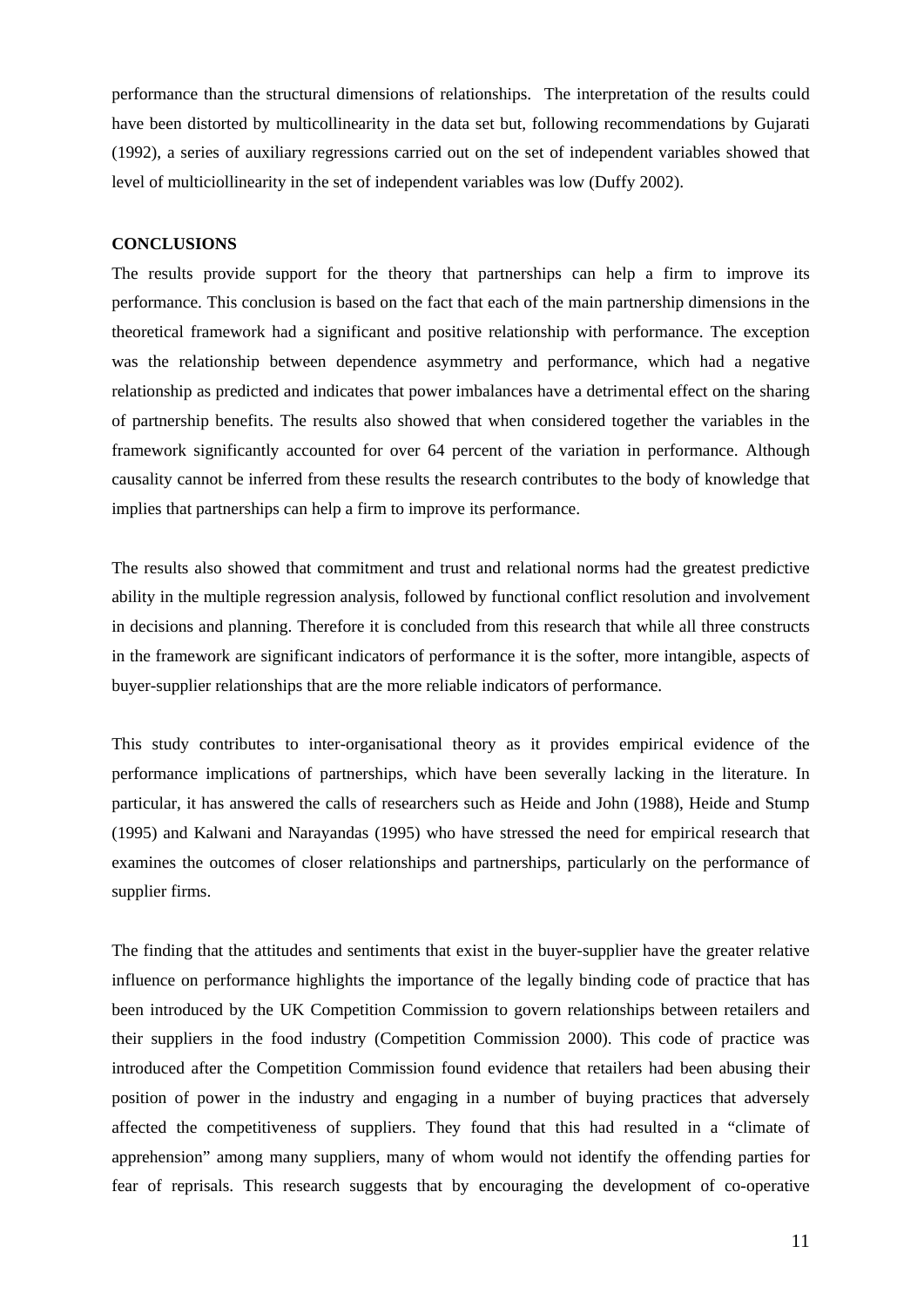attitudes, the code of practice will help to ensure that the benefits to suppliers increase and that they do not receive an unfair portion of the costs associated with exchange.

As this research is one of the first attempts to investigate the outcomes of different types of buyersupplier relationships in the fresh produce industry, it provides an important platform for further research in the area. In particular, as the inter-organisational variables in the theoretical framework accounted for a substantial and significant amount of the variation in the performance of suppliers, the framework developed in this study could be used as the basis for future empirical studies. However further research is needed to gain a more complete understanding of the dynamics of successful customer relationships and the realities of forming collaborative partnerships in a low margin commodity sector. To do this requires additional forms of research such as case studies, which would explore the inter-organisational variables in more detail. Ideally these should involve speaking to both the retailer and the supplier. Whilst this was not considered to be a viable option for empirical research in the food industry, it should prove to be more feasible using a case study approach.

#### **REFERENCES**

Anderson, J. & Narus, J. 1990, *A Model Of Distributor Firm And Manufacturer Firm Working Partnerships.* Journal of Marketing, vol. 54(January).

Anderson, J. & Narus, J. 1991, *Partnering As A Focused Market Strategy.* Californian Management Journal, vol. 33(Spring), pp. 95-113.

Anderson, E. & Weitz, B 1992, *The Use Of Pledges To Build And Sustain Commitment In Distribution Channels.* Journal Of Marketing Research, vol. 29(February).

Arndt, J. 1983, *The Political Economy Paradigm: Foundation For Theory Building In Marketing,* Journal Of Marketing, vol. 47, pp. 44-54.

Beier, F. & Stern, L. 1969, *Power In The Channel Of Distribution*, in Distribution Channel: Behavioural Dimensions, (Ed) L. Stern, Houghton Mifflin Company, Boston.

Blois, K. 1996, *Relationship Marketing In Organisational Markets: Assessing Its Costs And Benefits,* Journal Of Strategic Marketing, vol. 4, pp. 181-191.

Blois, K. 1997, *Are Business To Business Relationships Inherently Unstable?* Journal Of Marketing Management, vol.13.

Buchanan, L. 1986, *The Organisation Of Dyadic Relationships In Distribution Channels: Implications For Strategy And Performance*, in *School Of Business*, Stanford University.

Buchanan, L. 1992, *Vertical Trade Relationships: The Role Of Dependence And Symmetry In Attaining Organisational Goals,* Journal Of Marketing Research, vol. XXIX (February), pp. 65-75.

Cannon, J.P. 1992, *A Taxonomy Of Buyer-Supplier Relationships In Business Markets*, University Of North Carolina, Chapel Hill.

Cannon, J. & Homburg, C. 2001, *Buyer-Supplier Relationships And Customer Firm Costs,* Journal Of Marketing, vol.65(1).

Carlisle, J. & Parker, B. 1989, *Beyond Negotiation*, Chichester: Wiley.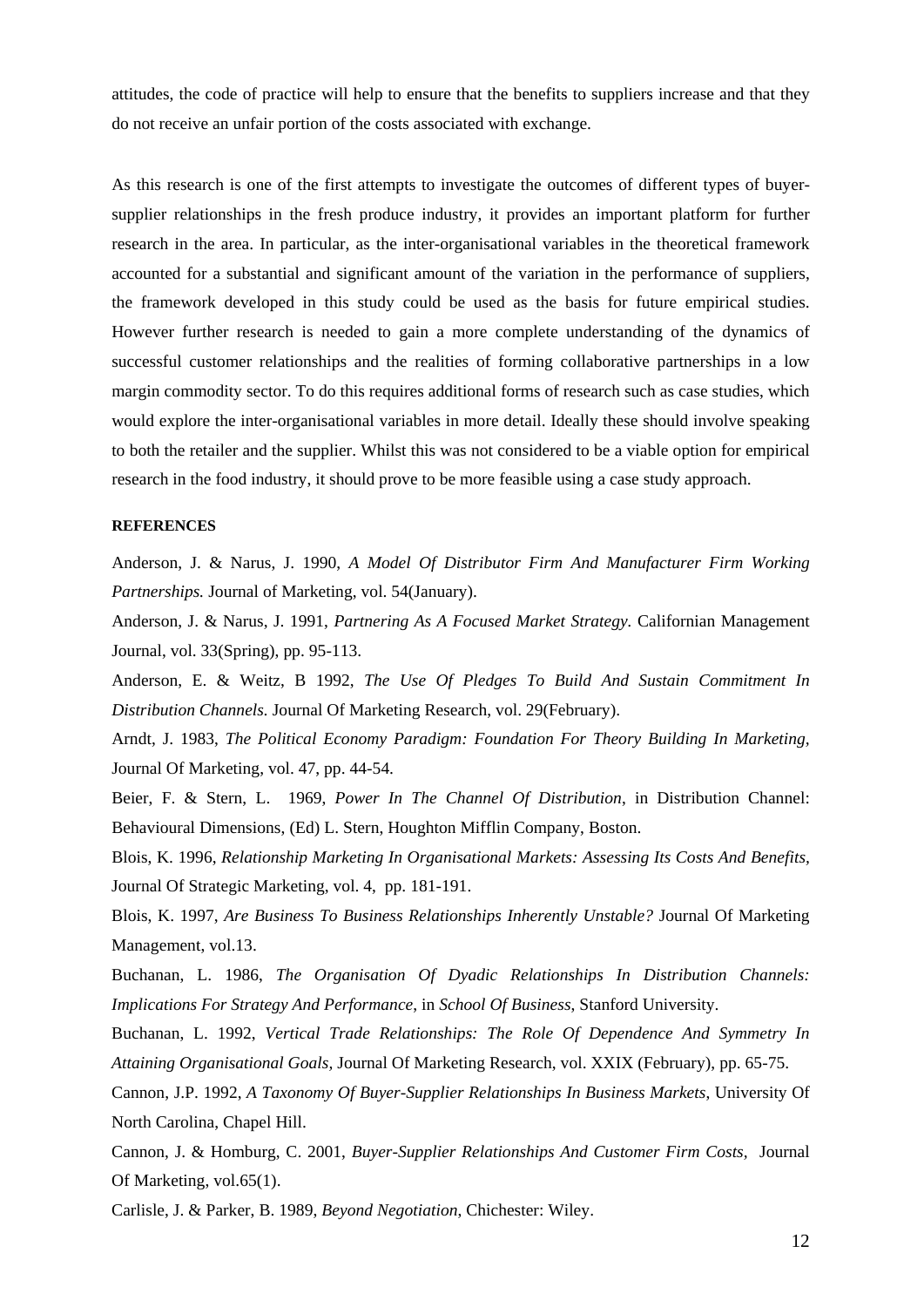Christopher, M. 1998, *Logistics And Supply Chain Management: Strategies For Reducing Cost And Improving Service*, Second Edition, London, Financial Times, Pitman Publishing.

Competition Commission. 2000, *A Summary Of Supermarkets: A Report On The Supply Of Groceries From Multiple Stores In The United Kingdom*. Available at www.competitioncommission.org.uk/reports/446super.htm

Coopers and Lybrand. 1996, *European Value Chain Analysis Study: A Cornerstone For Efficient Consumer Response*.

Cravens, D., Shipp, S. & Cravens, K. 1993, *Analysis Of Co-operative Interorganisational Relationships, Strategic Alliance Formation And Strategic Alliance Effectiveness,* Journal Of Strategic Marketing, vol. 1, pp. 55-70.

Dant, R.P. & Schul, P.L. 1992, *Conflict Resolution Processes In Contractual Channels Of Distribution,* Journal Of Marketing, vol. 56, pp. 38-54.

Duffy, R. 2002, The Impact of Supply Chain Partnerships on Supplier Performance: A Study of the UK Fresh Produce Industry, PhD Thesis, Imperial College at Wye, University of London.

Duffy. R and Fearne, A. 2002a, The Development and Empirical Validation Of A Political Economy Model Of Buyer-Supplier Relationships In The UK Food Industry. *Under Review*

Duffy, R and Fearne, A. 2002b, Buyer-Supplier Relationships: An Investigation of Moderating Factors on the Development of Partnership Characteristics and Performance. *Under Review* 

Dwyer, F.R., Schurr, P.H & Oh, S. 1987, *Developing Buyer-Seller Relationships.* Journal Of Marketing, vol. 51(April), pp. 11-27.

Ellram, L, 1991b, *A Managerial Guideline For The Development And Implementation Of Purchasing Partnerships,* International Journal Of Purchasing And Materials Management, vol. 2(1).

Ellram, L. & Hendrick, T. 1995, *Partnering Characteristics: A Dyadic Perspective,* Journal Of Business Logistics, vol. 16(1).

Emerson, R.M. 1962, *Power-Dependence Relations,* American Sociological Review, vol. 27, pp. 31- 41.

Fearne, A. & Hughes, D. 1999, *Success Factors In The Fresh Produce Supply Chain: Insights From The UK,* Supply Chain Management, vol. 4(3), pp. 120-128.

Fiddis, C. 1997, *Manufacturer-Retailer Relationships In The Food And Drink Industry: Strategies And Tactics In The Battle For Power*, Financial Times Retail And Consumer Publications.

Frazier, G.L. & Antia, K.D. 1995, *Exchange Relationships And Interfirm Power In Channels Of Distribution,* Journal Of The Academy Of Marketing Science, vol.23(4), pp.321-326.

Frazier, G., Spekman, R & O'Neal, C. 1988, *Just In Time Exchange Relationships In Industrial Markets.* Journal Of Marketing, vol. 52(October), pp.52-67.

Gattorna, J.L. & Walters, D.W. 1996, *Managing The Supply Chain: A Strategic Perspective*, Macmillan Business.

Geyskens, I., Steenkamp, J., Scheer, L & Kumar, N. 1996, *The Effects Of Trust And Interdependence On Relationship Commitment: A Trans-Atlantic Study,* International Journal Of Research In Marketing, vol.13, pp. 303-317.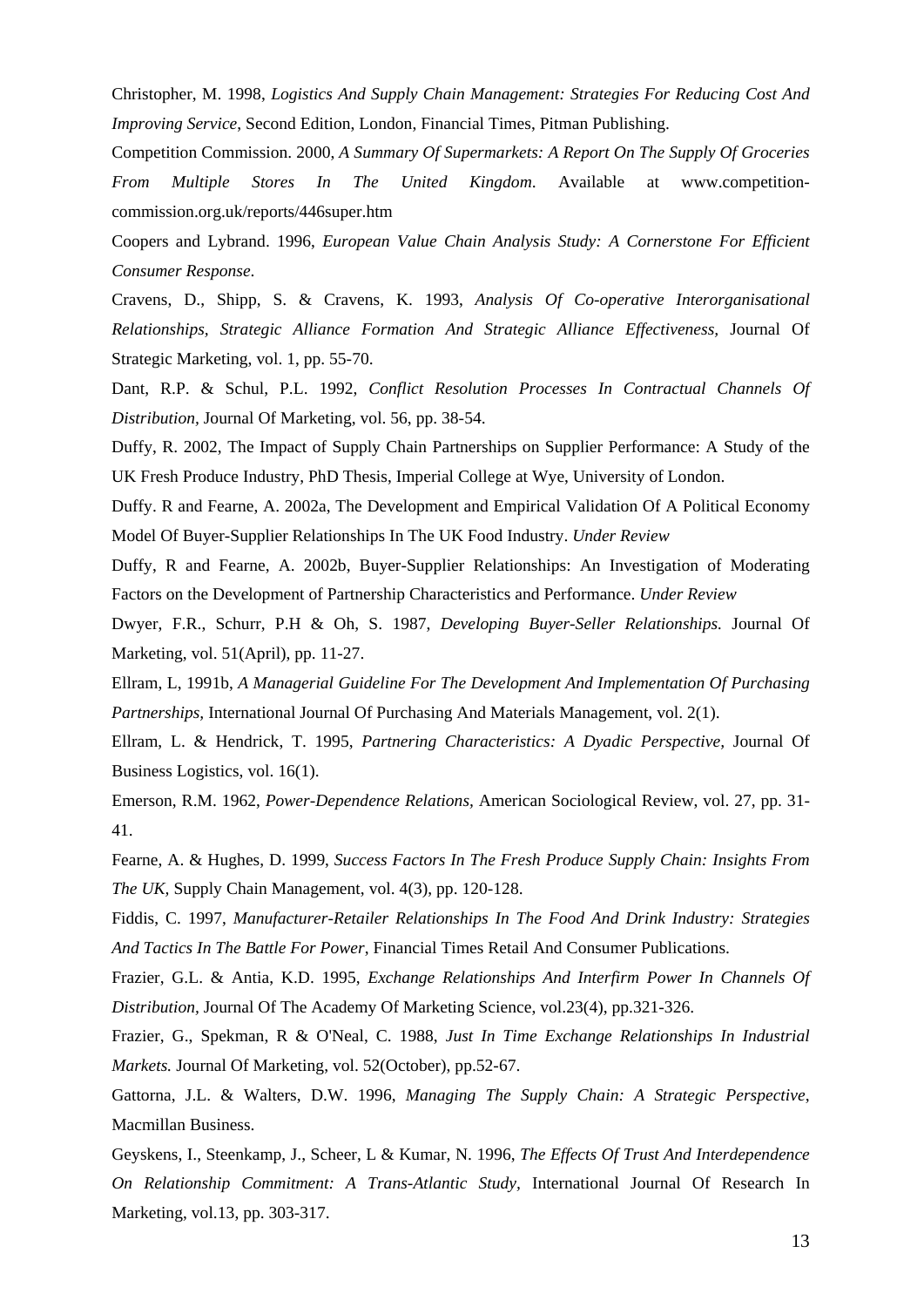Gundlach, G.T., Achrol, R.S & Mentzer, J.T. 1995, *The Structure Of Commitment In Exchange,* Journal Of Marketing, vol. 59(January), pp. 78-92.

Gundlach, G. & Cadotte, E.R. 1994, *Exchange Interdependence And Interfirm Interaction: Research In A Simulated Channel Setting,* Journal Of Marketing Research, vol. XXXI (November), pp. 516- 532.

Hair, J.F., Anderson, R., Tatham, R & Black, W. 1998, *Multivariate Data Analysis*. Fifth Edition New Jersey: Prentice-Hall International, Inc.

Harlow, P. 1994, *Category Management: A New Era In FMCG Buyer-Supplier Relationships,* Journal Of Brand Management, vol.2(5).

Heide, J. & John, G. 1988, *The Role Of Dependence Balancing In Safeguarding Transaction-Specific Assets In Conventional Channels,* Journal Of Marketing, vol. 52(January), pp. 20-35.

Heide, J.B. & John, G. 1992, *Do Norms Matter In Marketing Relationships?* Journal Of Marketing, vol.56 (April), pp. 32-44.

Heide, J. & Stump, R. 1995, *Performance Implications Of Buyer-Supplier Relationships In Industrial Markets: A Transaction Cost Explanation,* Journal Of Business Research, vol.32.

IGD. 1996, *ECR Process Framework,* IGD Business Publications

Jackson, B. 1985, *Build Customer Relationships That Last,* Harvard Business Review, vol. (November-December), pp. 120-8.

Joseph, W., Gardner, J., Thach, S. & Vernon, F. 1995, *How Industrial Distributors View Distributor-Supplier Partnership Arrangements.* Industrial Marketing Management, vol. 24, pp.27-36.

Kalwani, M.U. & Narayandas, N. 1995, *Long-Term Manufacturer-Supplier Relationships: Do They Pay Off For Supplier Firms,* Journal Of Marketing, vol.59(January), pp. 1-16.

Kaufmann, P.J. & Stern, L.W. 1988, *Relational Exchange Norms, Perceptions Of Unfairness And Retained Hostility In Commercial Litigation,* Journal Of Conflict Resolution, vol.32(3), pp. 534-552.

Kumar, N. 1996, *The Power Of Trust In Manufacturer-Retailer Relationships.* Harvard Business Review, vol. (November-December).

Kumar, N., Scheer, L.K. & Steenkamp, E.M. 1995, *The Effects Of Perceived Interdependence On Dealer Attitudes,* Journal Of Marketing Research, XXXII(August), pp. 348-356.

Lamey, J. 1996, *Supply Chain Management: Best Practice And The Impact Of New Partnerships*, Financial Times Management Reports.

Lamming, R. 1993, *Beyond Partnership: Strategies For Innovation And Lean Supply,* Prentice Hall.

Leuthesser, L. 1997, *Supplier Relational Behaviour: An Empirical Assessment.* Industrial Marketing Management, vol.26, pp.245-254.

Lusch, R.F. & Brown, J.R. 1996, *Interdependency, Contracting, And Relational Behaviour In Marketing Channels,* Journal Of Marketing, vol.60, pp. 19-38.

Michie, D. & Sibley, S. 1979, *Channel Conflict, Competition, And Co-operation: Theory And Management*, in *Contemporary Issues In Marketing Channels*, R. Lusch & P. Zinszer, (Eds). University Printing Services, The University Of Oklahoma.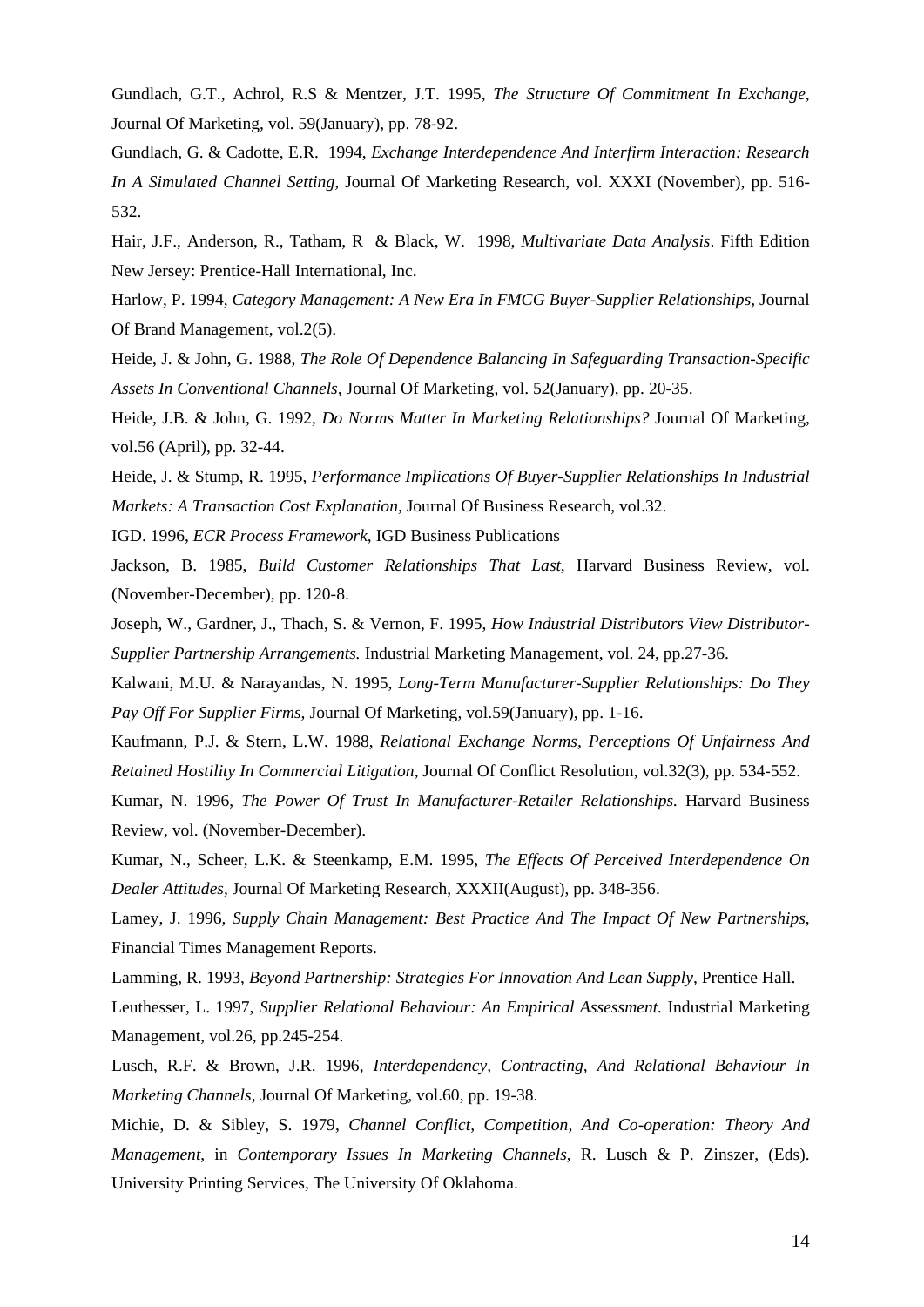Mitchell, A. 1997, *Efficient Consumer Response: A New Paradigm For The European Fmcg Sector*, Financial Times Retail And Consumer Publishing.

Mohr, J. & Spekman, R. 1994, *Characteristics Of Partnership Success: Partnership Attributes, Communication Behaviour And Conflict Resolution Techniques,* Strategic Management Journal, vol.15, pp.135-152.

Morgan, R. & Hunt, S. 1994, *The Commitment- Trust Theory Of Relationship Marketing,* Journal Of Marketing, vol. 58(July), pp. 20-38.

Mudambi, R. & Schrunder, C.P. 1996, *Progress Towards Buyer-Supplier Partnerships: Evidence From Small And Medium-Sized Manufacturing,* European Journal Of Purchasing And Supply Management, vol.2(2/3), pp.119-127.

Narus, J. & Anderson, J. 1987, *Distributor Contributions To Partnerships With Manufacturers,* Business Horizons, vol.30, pp. 34-42.

Nielson, C. 1997, *An Empirical Examination Of The Role Of Closeness In Industrial Buyer-Seller Relationships,* European Journal Of Marketing, vol.32(5/6).

Noordewier, T.G., John, G & Nevin, J.R. 1990, *Performance Outcomes Of Purchasing Arrangements In Industrial Buyer-Vendor Relationships,* Journal Of Marketing, vol. (October).

Omta, S., Trienekens, J & Beers, G. 2001, *Chain And Network Science: A Research Framework,* Chain And Network Science, vol.1(1).

Paswan, A. & Young, J. 1999, *An Exploratory Examination Of The Relationship Between Channel Support Mechanisms And Relational Norms In An International Context,* Journal Of Business And Industrial Marketing, vol.14 (5/6), pp. 445-455.

Pearce, T. 1997, *Lessons Learned From The Bird's Eye Wall's ECR Initiative,* Supply Chain Management, vol.2(3).

Reve, T. & Stern, L. 1986, *The Relationship Between Interorganisational Form, Transaction Climate, And Economic Performance In Vertical Interfirm Dyad*, in *Marketing Channels: Relationships And Performance*, L. Pellegrini & S.K. Reddy, (Eds), Lexington Books.

Robicheaux, R. & Coleman, J. 1994, *The Structure Of Marketing Channel Relationships,* Journal Of The Academy Of Marketing Science, vol. 22(1), pp.38-51.

Robicheaux, R. & El-Ansary, A. 1976, *A General Model For Understanding Channel Member Behaviour,* Journal Of Retailing, vol.52(4), pp.13-30.

Salmond, D. 1987, *When And Why Buyers And Sellers Collaborate: A Resource Dependence And Efficiency View,* PhD Thesis, Department Of Marketing*,* Maryland.

Sherman, S. 1992, *Are Strategic Alliances Working? Fortune Magazine, Issue (September)*

Sheth, J. & Sharma, A. 1997, *Supplier Relationships: Emerging Issues And Challenges,* Industrial Marketing Management, vol.26, pp. 91-100.

Siguaw, J.A., Simpson, P.M. & Baker, T.L. 1998, *Effects Of Supplier Market Orientation On Distributor Market Orientation And The Channel Relationship: The Distributor Perspective,* Journal Of Marketing, vol. 62, pp. 99-111.